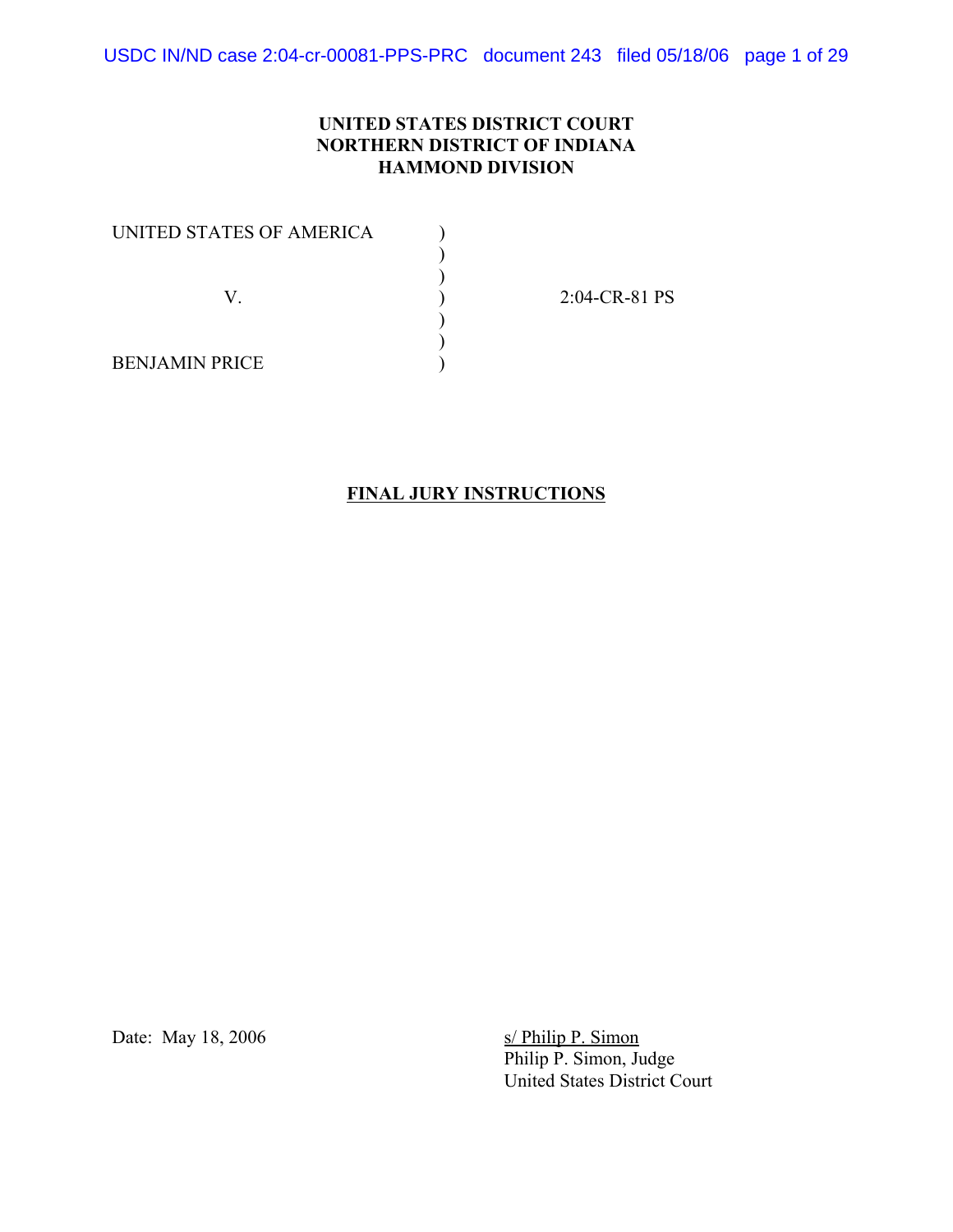Members of the jury, you have seen and heard all the evidence and the arguments of the parties. Now I will instruct you on the law.

You have two duties as a jury. Your first duty is to decide the facts from the evidence in the case. This is your job, and yours alone.

Your second duty is to apply the law that I give you to the facts. You must follow these instructions, even if you disagree with them. Each of the instructions is important, and you must follow all of them.

Perform these duties fairly and impartially. Do not allow sympathy, prejudice, fear, or public opinion to influence you. You should not be influenced by any person's race, color, religion, national ancestry, or sex.

Nothing I say now, and nothing I said or did during the trial, is meant to indicate any opinion on my part about what the facts are or about what your verdict should be.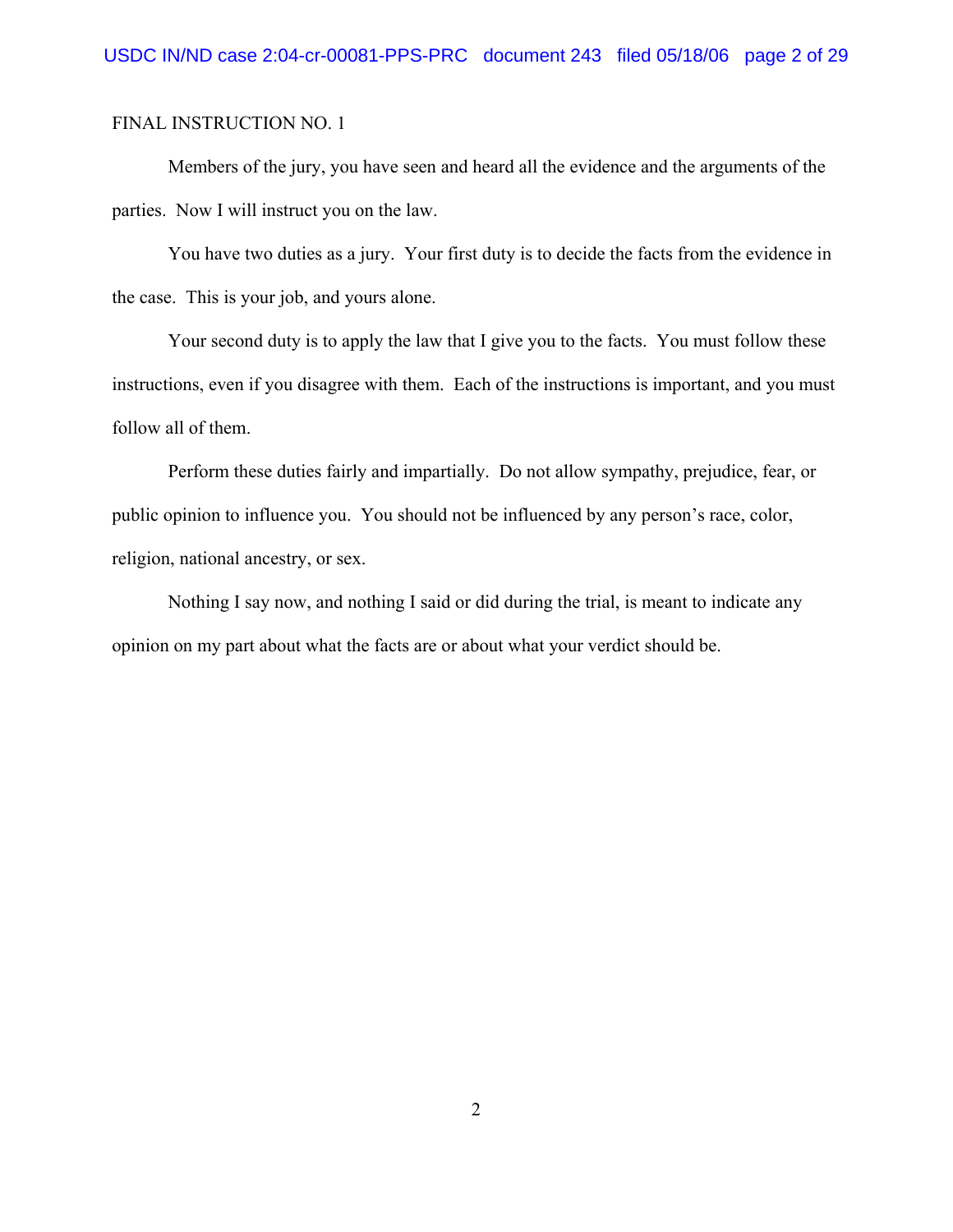The evidence consists of the testimony of the witnesses, the exhibits admitted in evidence, and stipulations. A stipulation is an agreement between both sides that certain facts are true or that a person would have given certain testimony.

You have heard evidence that the government and the defendant have stipulated that prior to June 28, 2003, the defendant had been convicted of a crime punishable by a term of imprisonment of more than one year. You may therefore accept that fact as true.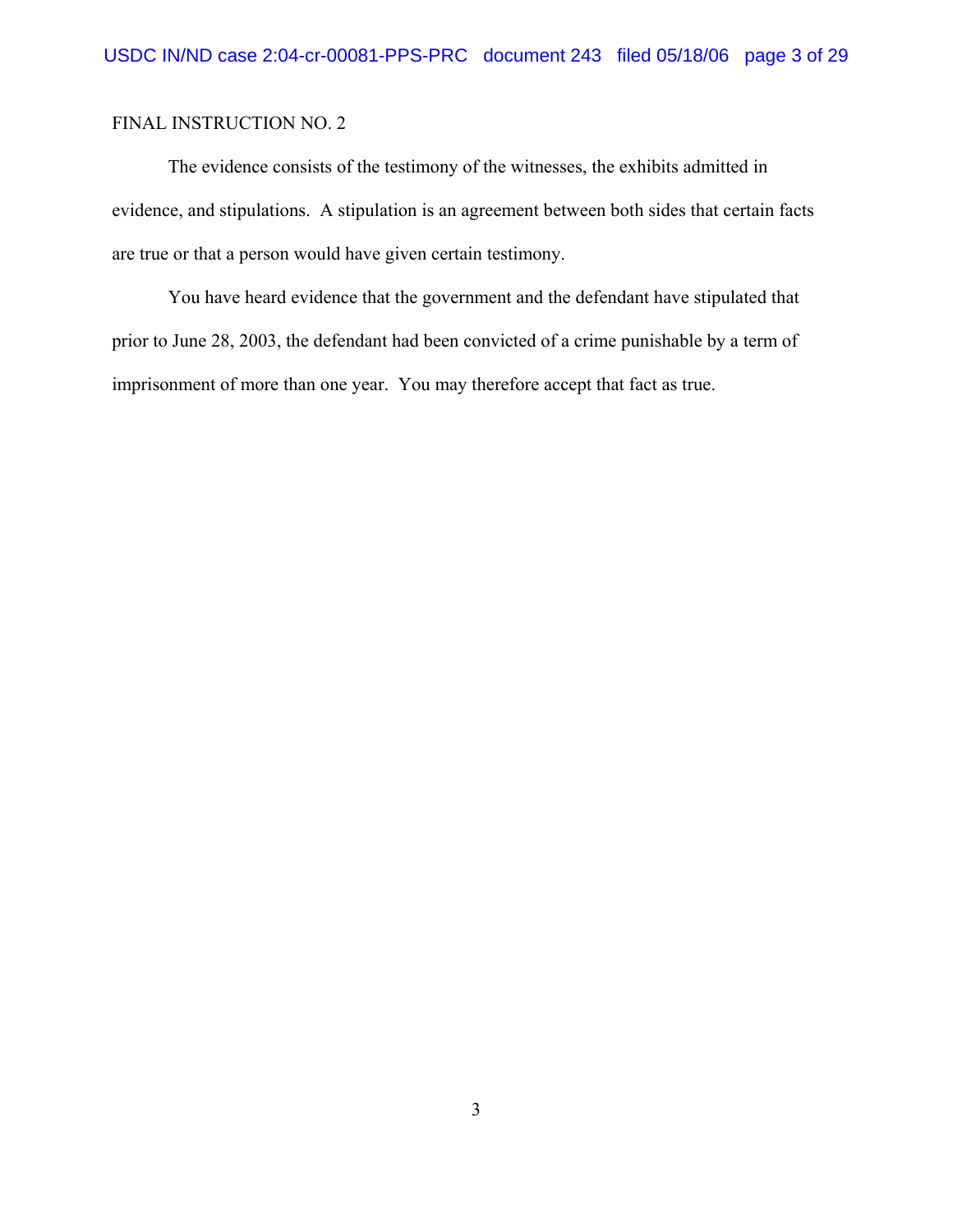You are to decide whether the testimony of each of the witnesses is truthful and accurate, in part, in whole, or not at all, as well as what weight, if any, you give to the testimony of each witness. In evaluating the testimony of any witness, you may consider, among other things:

- the witness's intelligence;

- the ability and opportunity the witness had to see, hear, or know the things that the witness testified about;

- the witness's memory;

- any interest, bias, or prejudice the witness may have;

- the manner of the witness while testifying; and

- the reasonableness of the witness's testimony in light of all the evidence in the case.

You should judge the defendant's testimony in the same way that you judge the testimony of any other witness.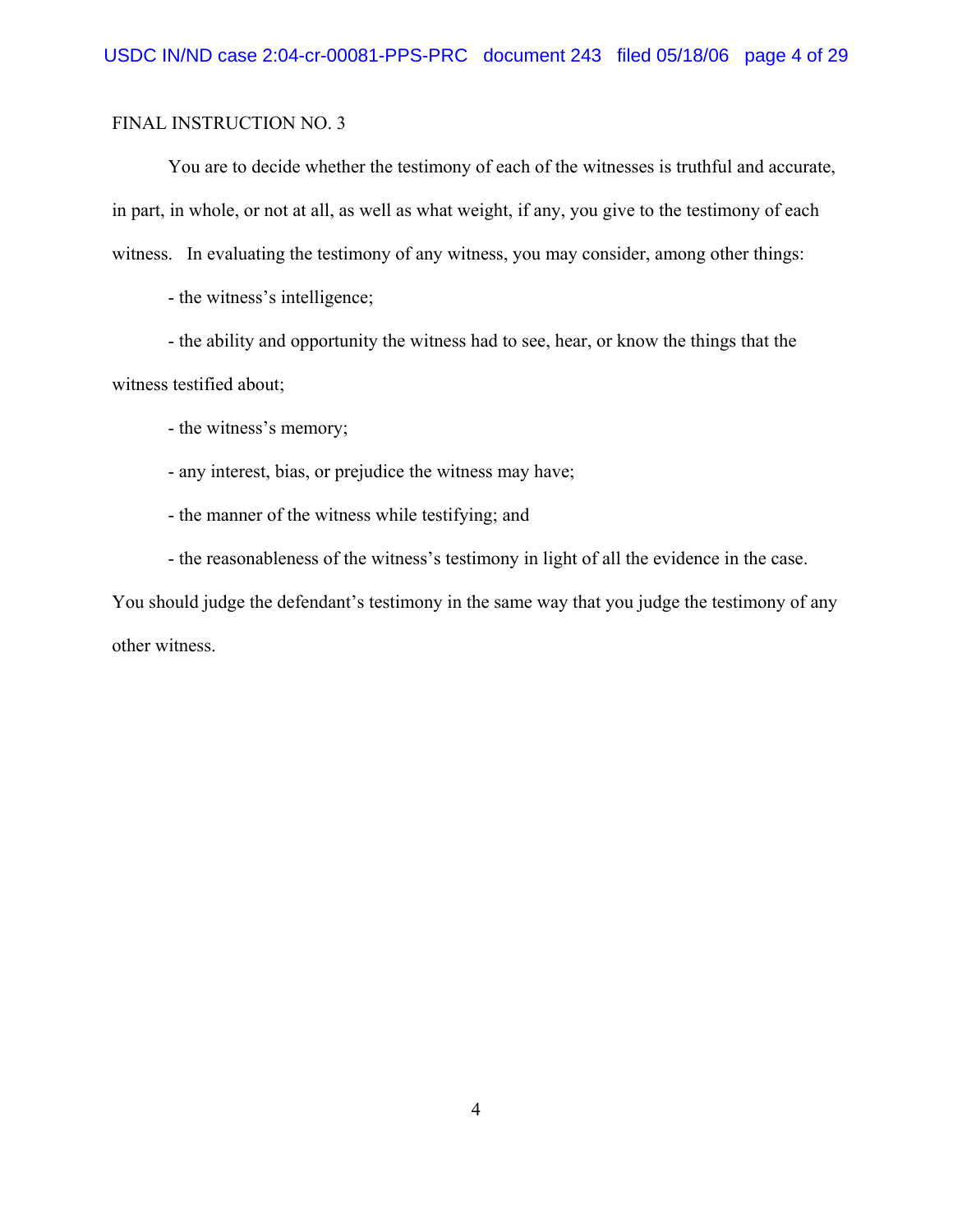You should use common sense in weighing the evidence and consider the evidence in light of your own observations in life.

In our lives, we often look at one fact and conclude from it that another fact exists. In law we call this "inference." A jury is allowed to make reasonable inferences. Any inferences you make must be reasonable and must be based on the evidence in the case.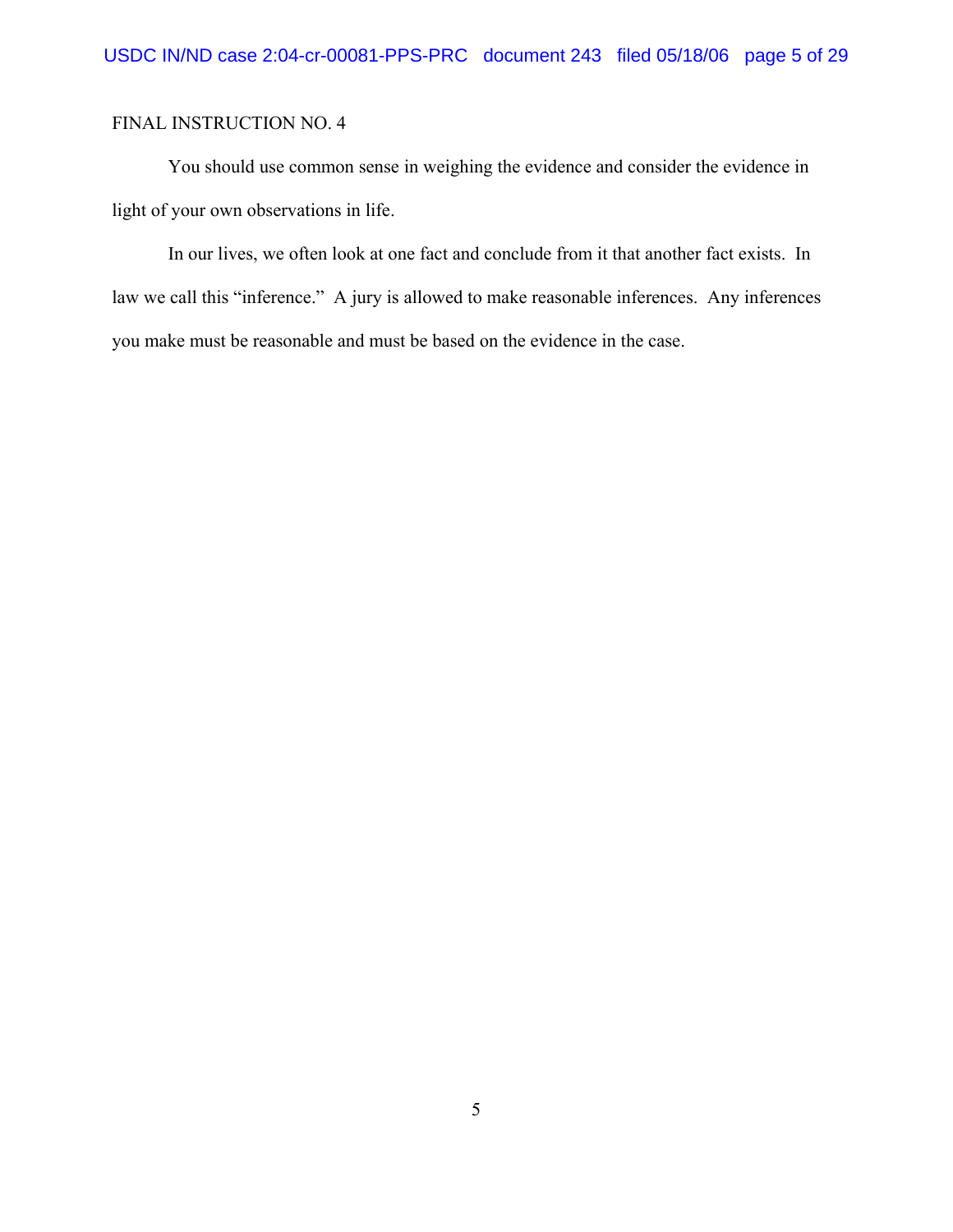Some of you have heard the phrases "circumstantial evidence" and "direct evidence." Direct evidence is the testimony of someone who claims to have personal knowledge of the commission of the crime which has been charged, such as an eyewitness. Circumstantial evidence is the proof of a series of facts which tend to show whether the defendant is guilty or not guilty. The law makes no distinction between the weight to be given either direct or circumstantial evidence. You should decide how much weight to give to any evidence. All the evidence in the case, including the circumstantial evidence, should be considered by you in reaching your verdict.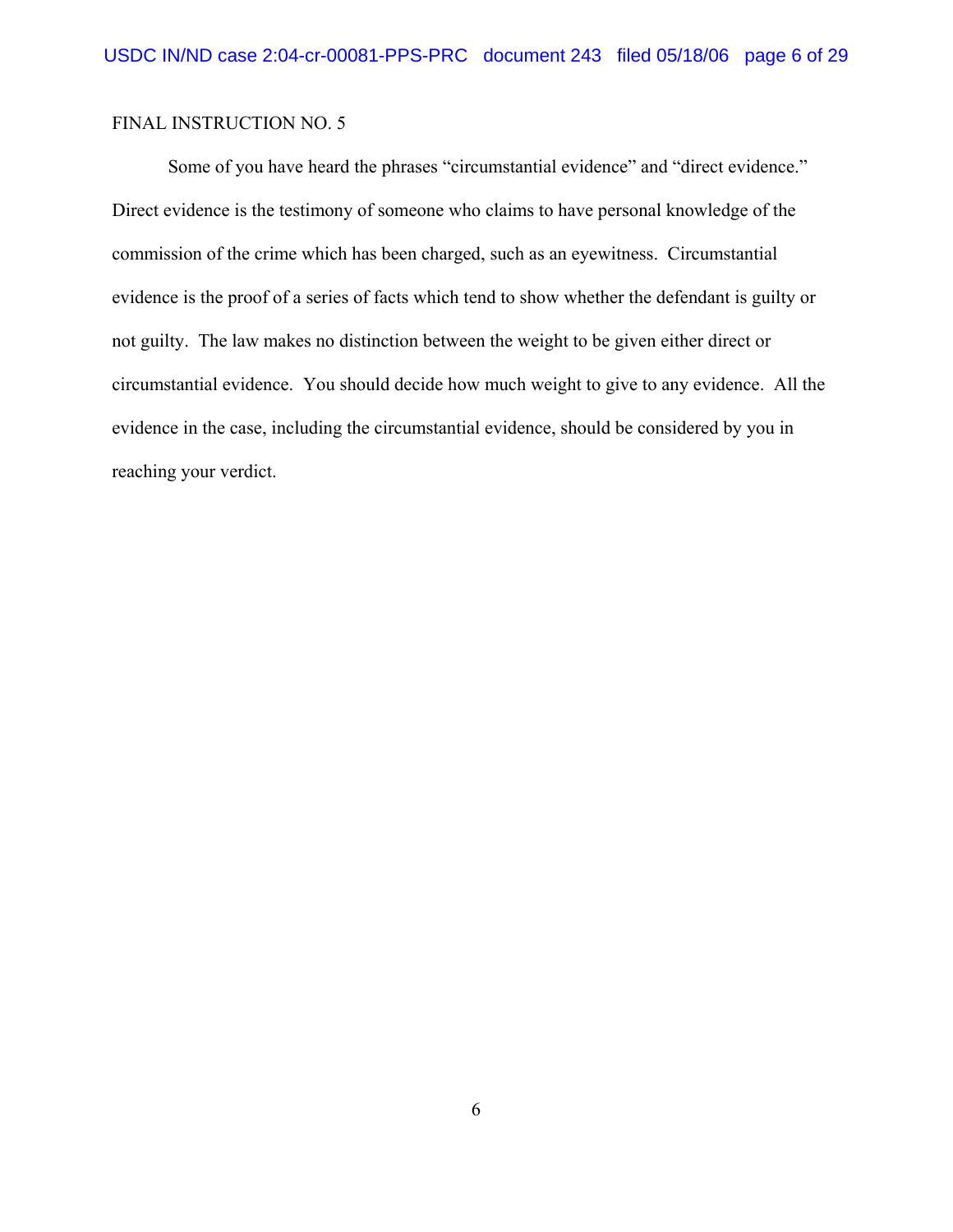Certain things are not evidence. I will list them for you:

First, testimony and exhibits that I struck from the record, or that I told you to disregard, are not evidence and must not be considered.

Second, anything that you may have seen or heard outside the courtroom is not evidence and must be entirely disregarded. This includes any press, radio, or television reports you may have seen or heard. Such reports are not evidence and your verdict must not be influenced in any way by such publicity.

Third, questions and objections by the parties are not evidence. The parties have a duty to object when they believe a question is improper. You should not be influenced by any objection or by my ruling on it.

Fourth, the parties' statements to you are not evidence. The purpose of these statements is to discuss the issues and the evidence. If the evidence as you remember it differs from what the parties said, your memory is what counts.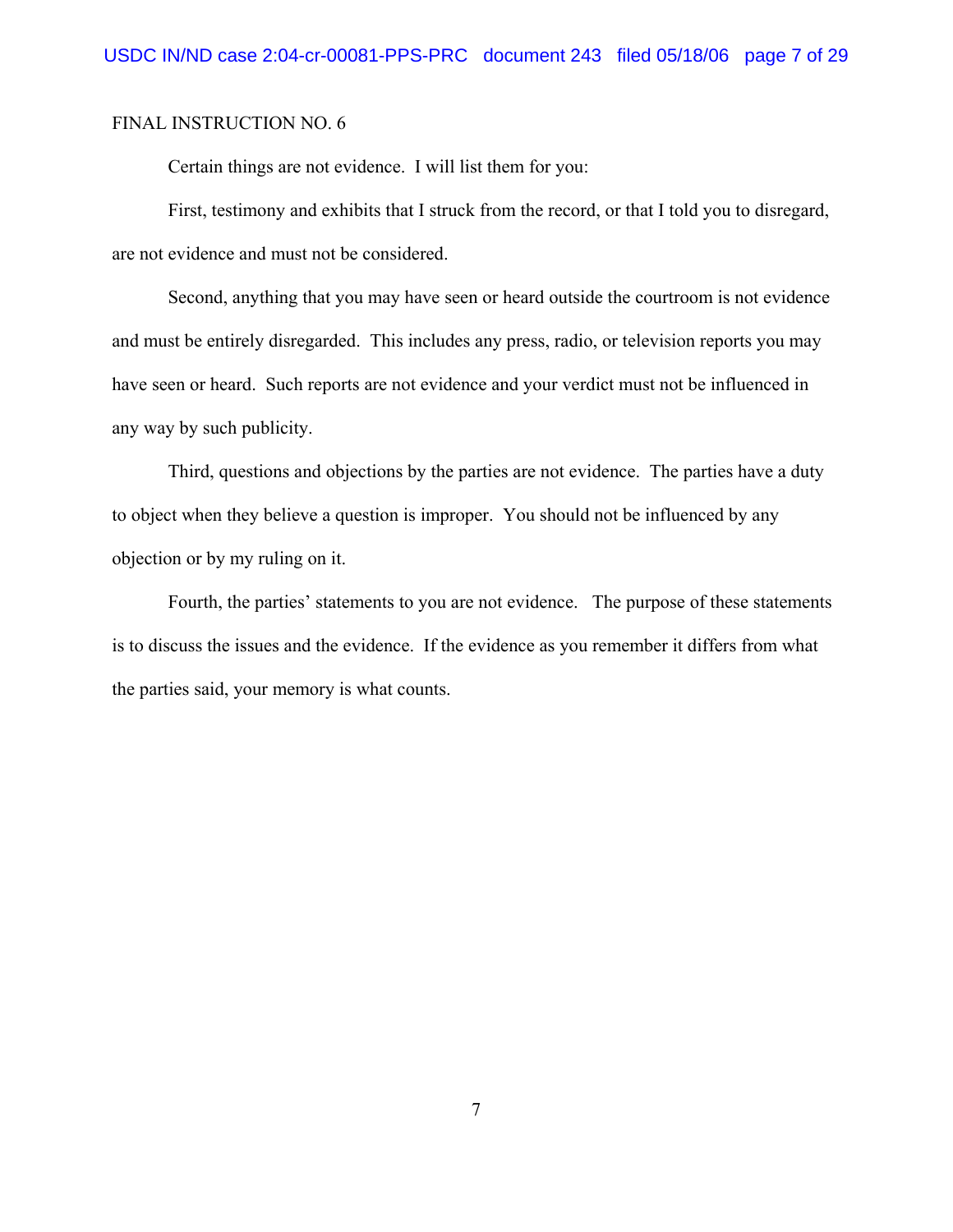USDC IN/ND case 2:04-cr-00081-PPS-PRC document 243 filed 05/18/06 page 8 of 29

# FINAL INSTRUCTION NO. 7

It is proper for an attorney to interview any witness in preparation for trial.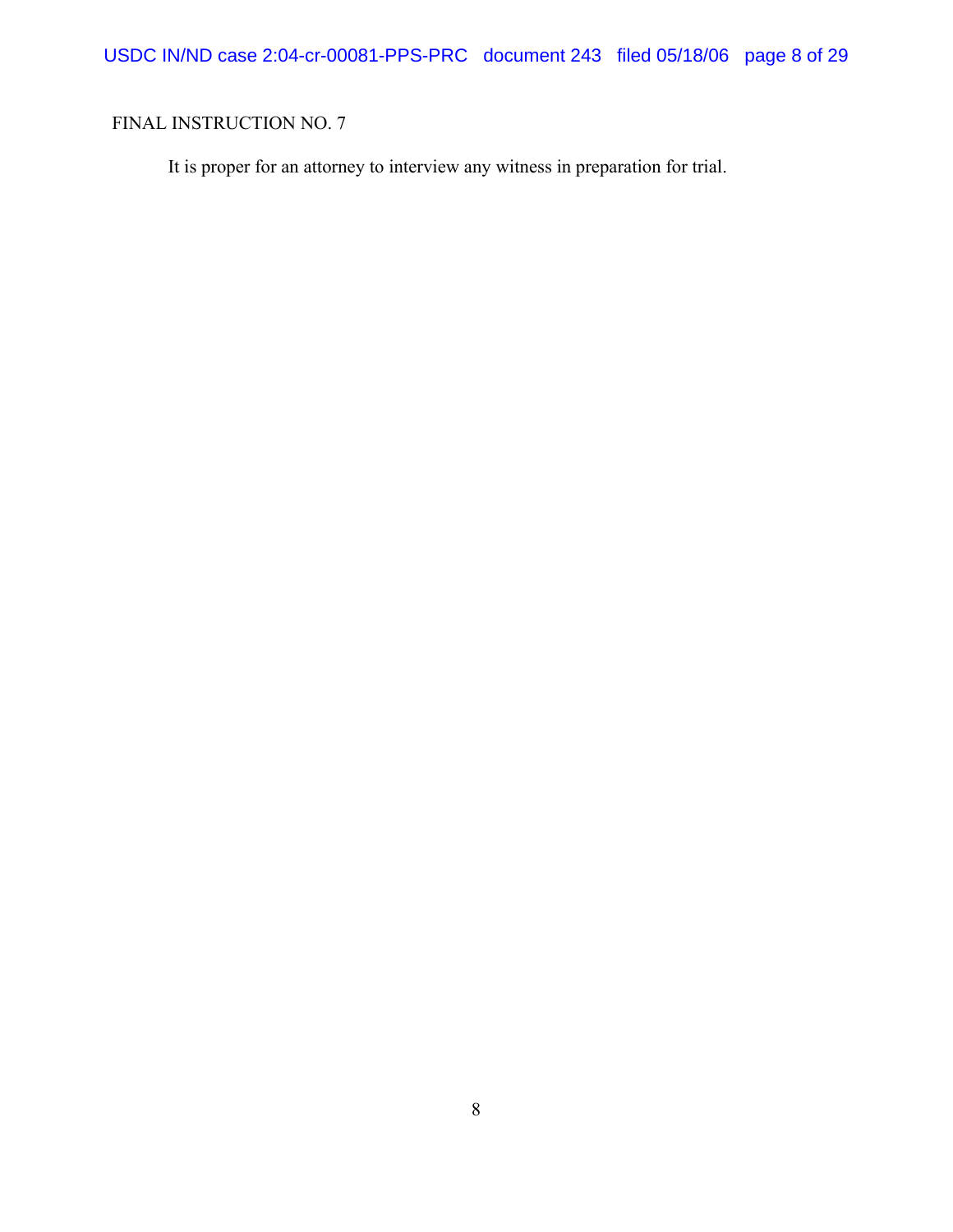You may find the testimony of one witness or a few witnesses more persuasive than the testimony of a larger number. You need not accept the testimony of the larger number of witnesses.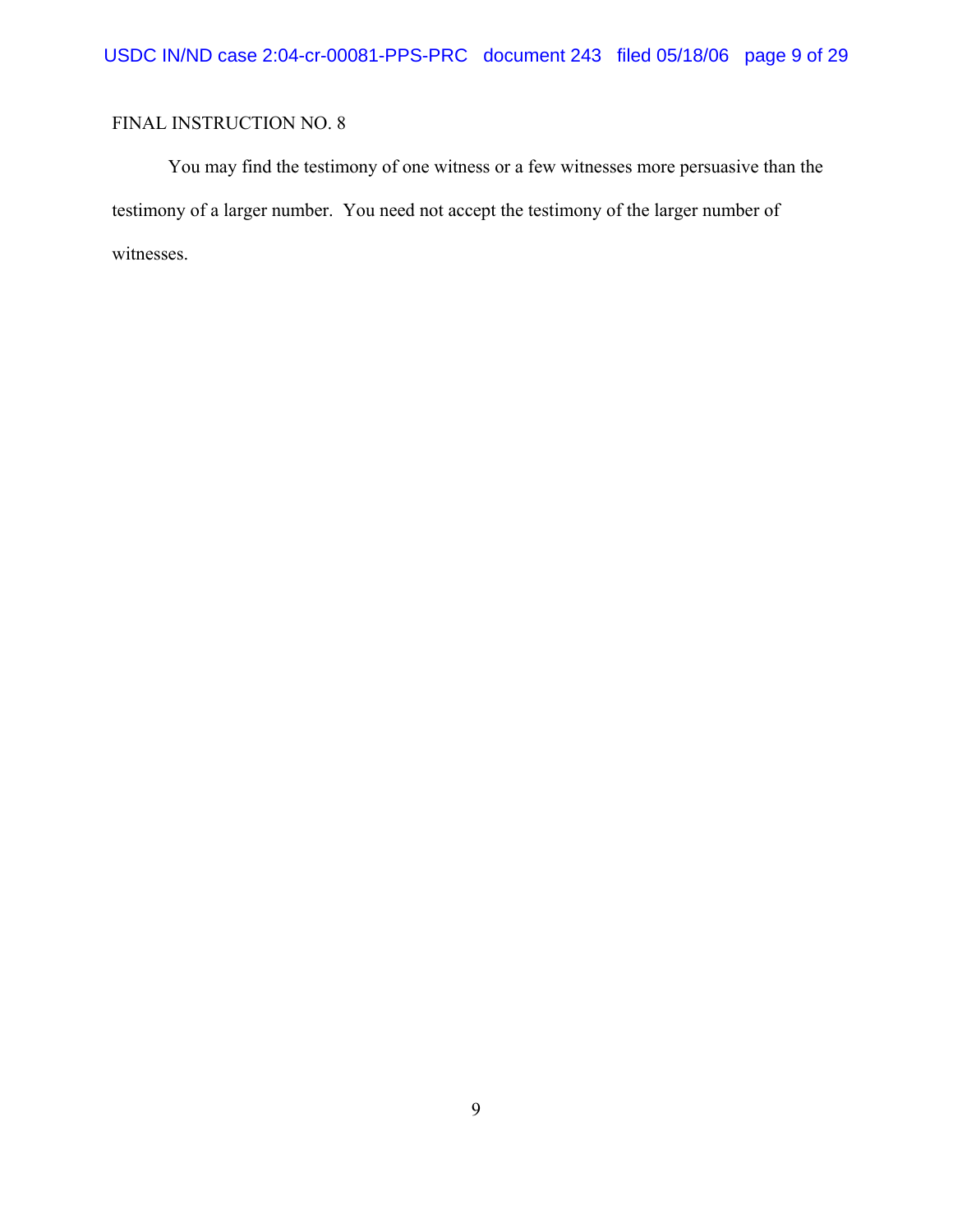The indictment in this case is the formal method of accusing the defendant of an offense and placing the defendant on trial. It is not evidence against the defendant and does not create any inference of guilt.

The defendant is charged with the offense of possessing a firearm after having been convicted of a crime punishable by a term of imprisonment of more than one year. The defendant has pleaded not guilty to the charge.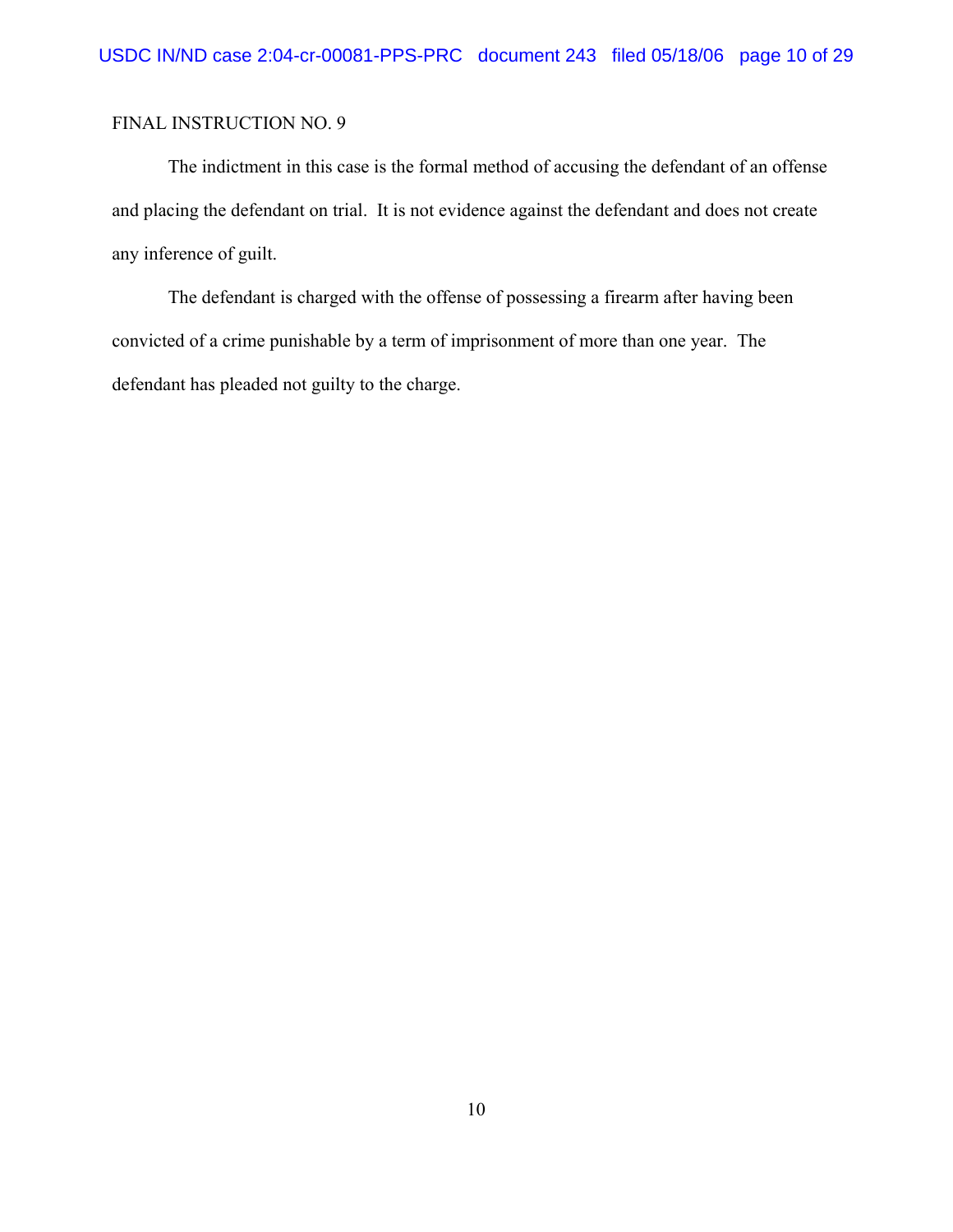The defendant is presumed to be innocent of the charge. This presumption continues during every stage of the trial and your deliberations on the verdict. It is not overcome unless from all the evidence in the case you are convinced beyond a reasonable doubt that the defendant is guilty as charged. The government has the burden of proving the guilt of the defendant beyond a reasonable doubt. This burden of proof stays with the government throughout the case. The defendant is never required to prove his innocence or to produce any evidence at all.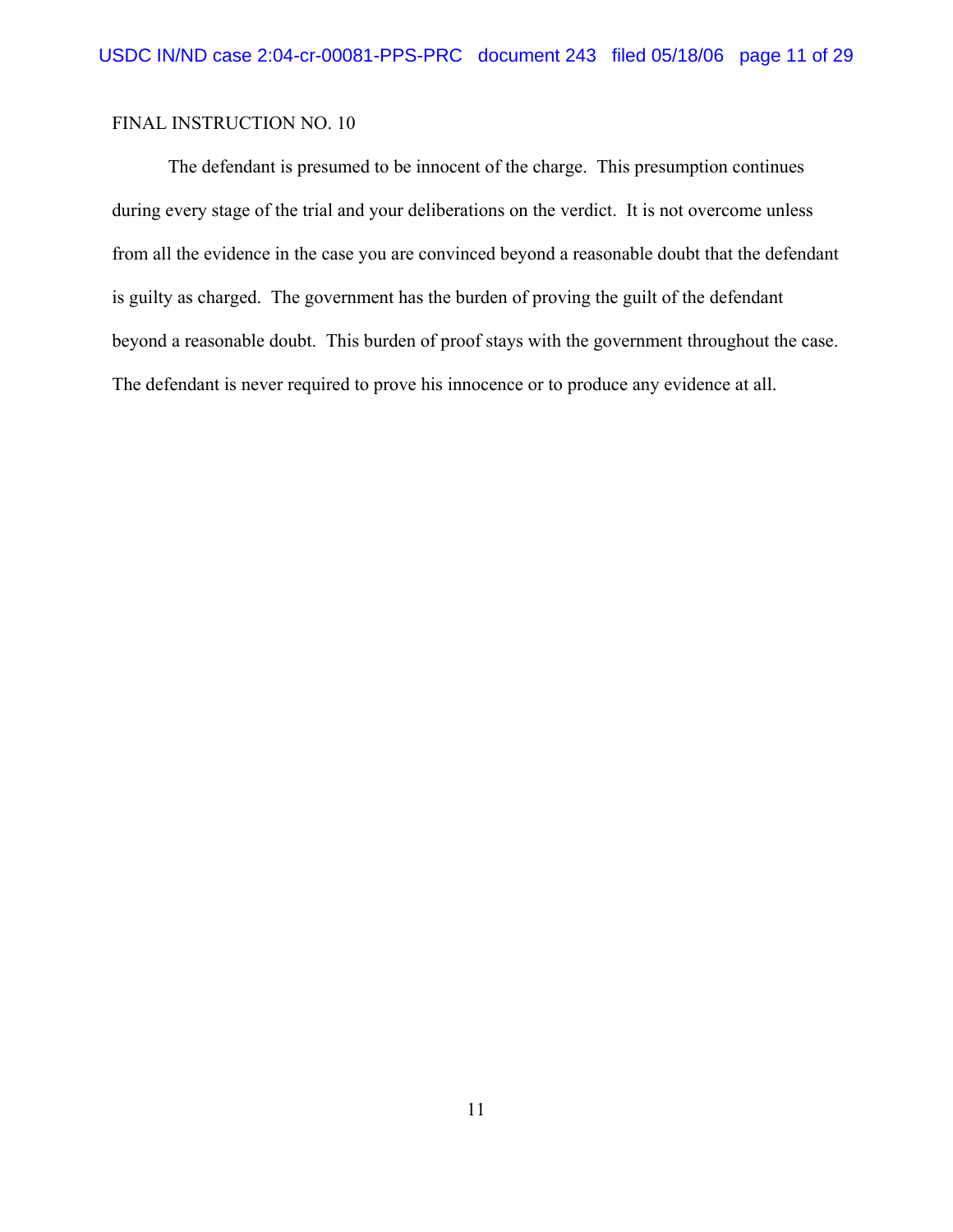You have received evidence of statements said to be made by the defendant to a number of witnesses in this case. You must decide whether the defendant did in fact make the statements. If you find that the defendant did make the statements, then you must decide what weight, if any, you feel the statements deserve. In making this decision, you should consider all matters in evidence having to do with the statements, including those concerning the defendant himself and the circumstances under which the statements were made.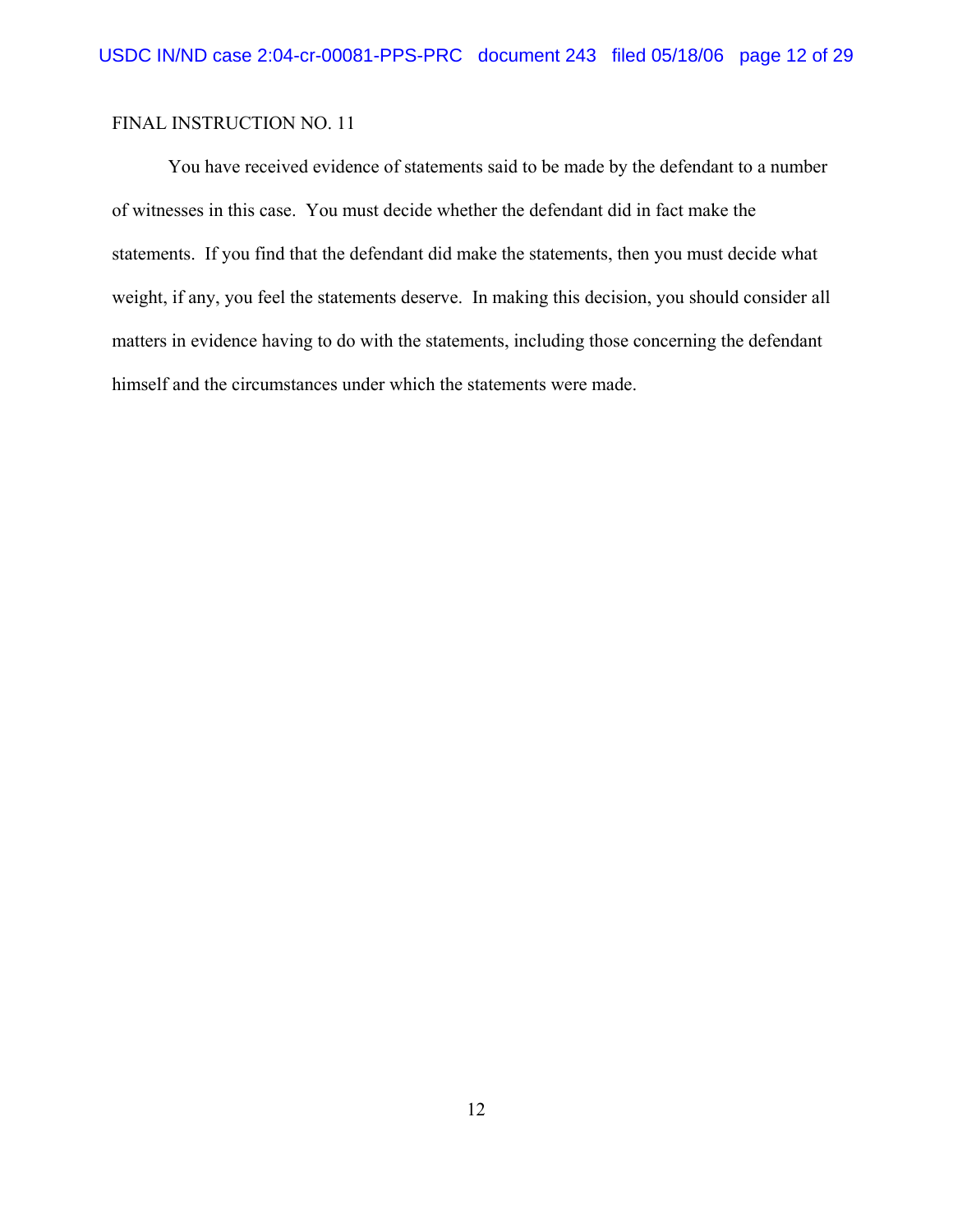You have heard evidence that the defendant previously has been convicted of other criminal offenses. You may consider this evidence in deciding whether the defendant's testimony is truthful in whole, in part, or not at all. You should not consider the defendant's prior convictions as evidence of a general tendency to commit crimes.

FINAL INSTRUCTION NO. 13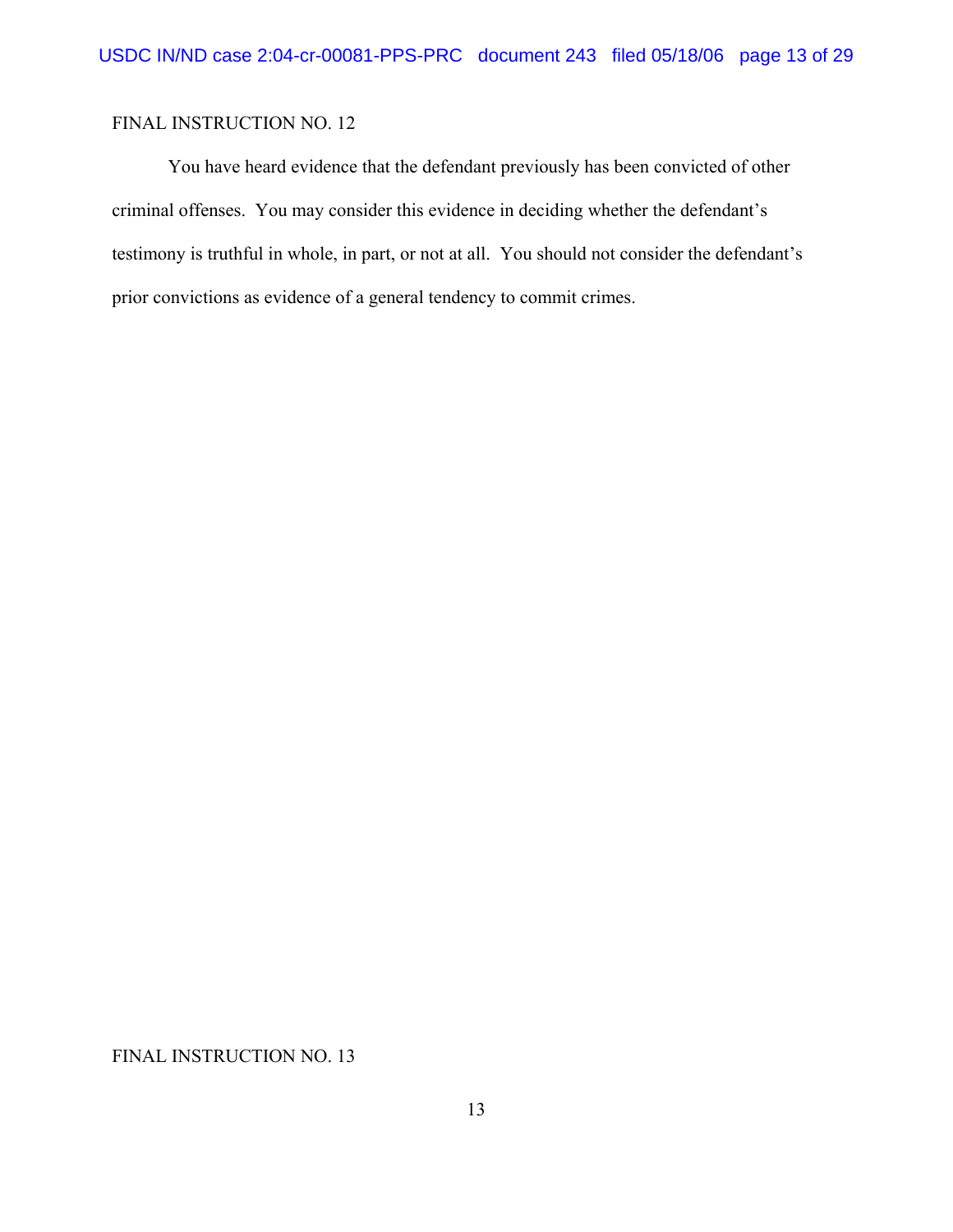You have heard testimony of an identification of a person. Identification testimony is an expression of belief or impression by the witness. You should consider whether, or to what extent, the witness had the ability and the opportunity to observe the person at the time of the offense and to make a reliable identification later. You should also consider the circumstances under which the witness later made the identification.

The government has the burden of proving beyond a reasonable doubt that the defendant was the person who committed the crime charged.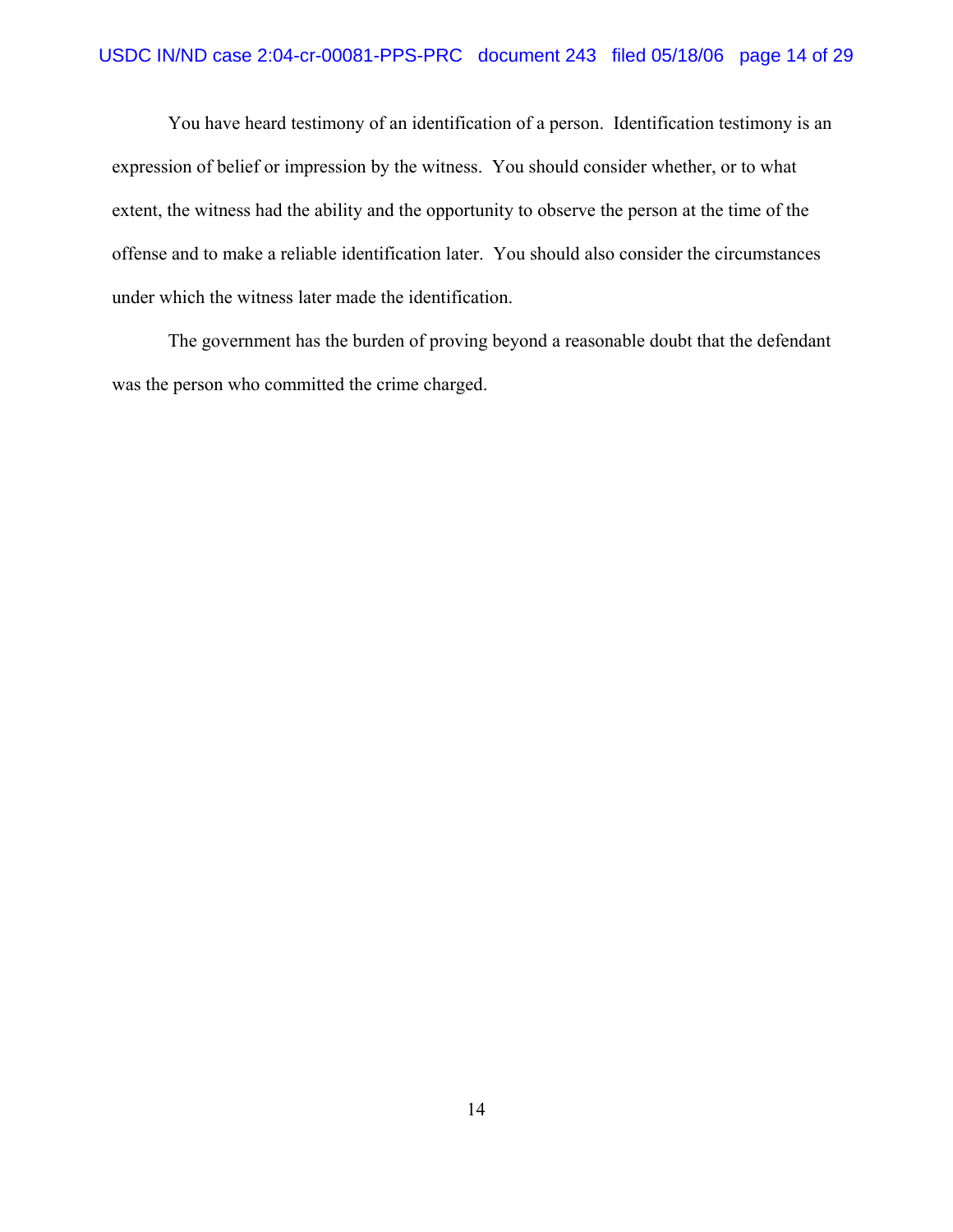You have heard witnesses give opinions about matters requiring special knowledge or skill. You should judge this testimony in the same way that you judge the testimony of any other witness. The fact that such a person has given an opinion does not mean that you are required to accept it. Give the testimony whatever weight you think it deserves, considering the reasons given for the opinion, the witness' qualifications, and all of the other evidence in the case.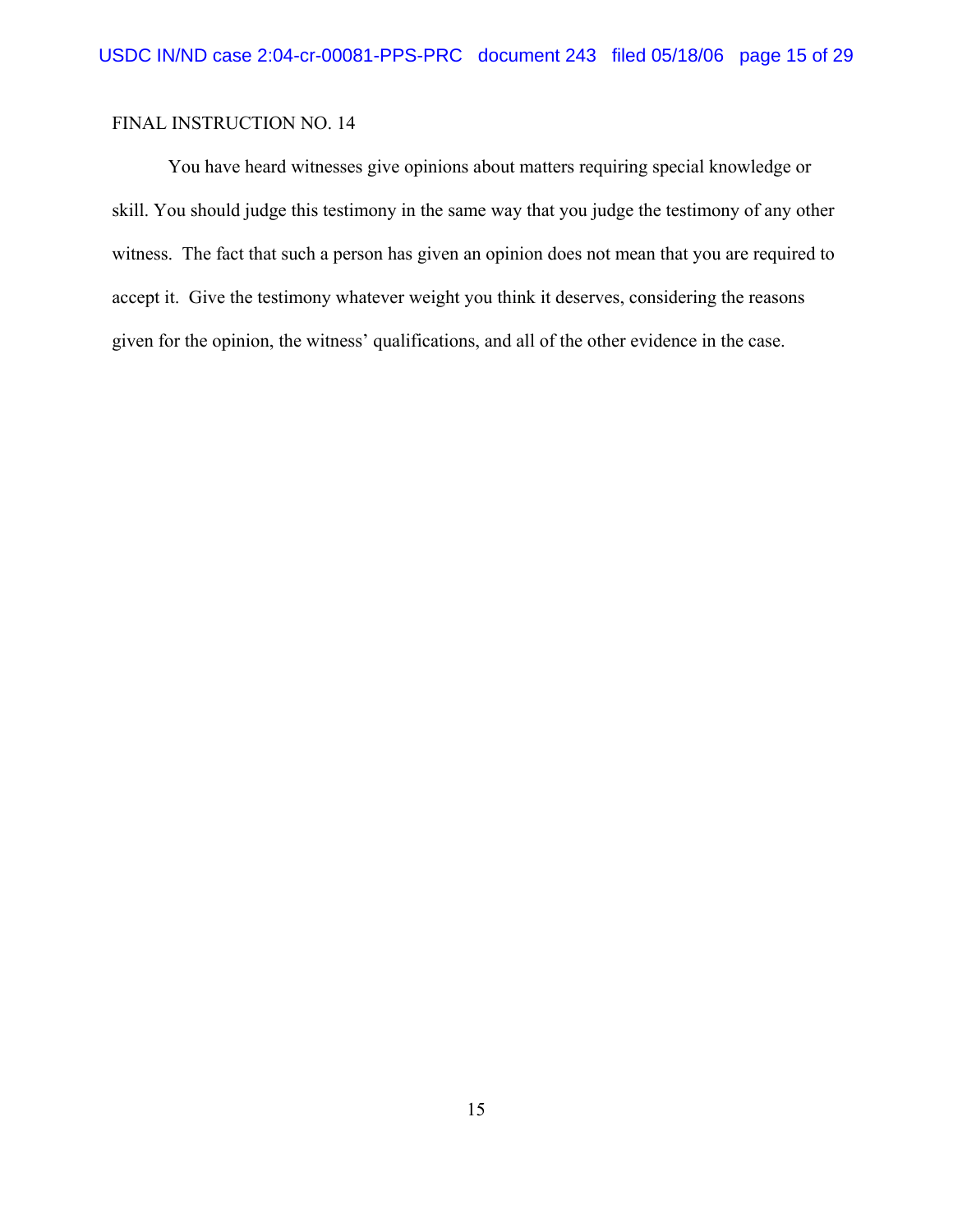You have heard evidence that before the trial a witness made a statement that may be inconsistent with the witness's testimony here in court. If you find that it is inconsistent, you may consider the earlier statement only in deciding the truthfulness and accuracy of that witness's testimony in this trial. You may not use it as evidence of the truth of the matters contained in that prior statement.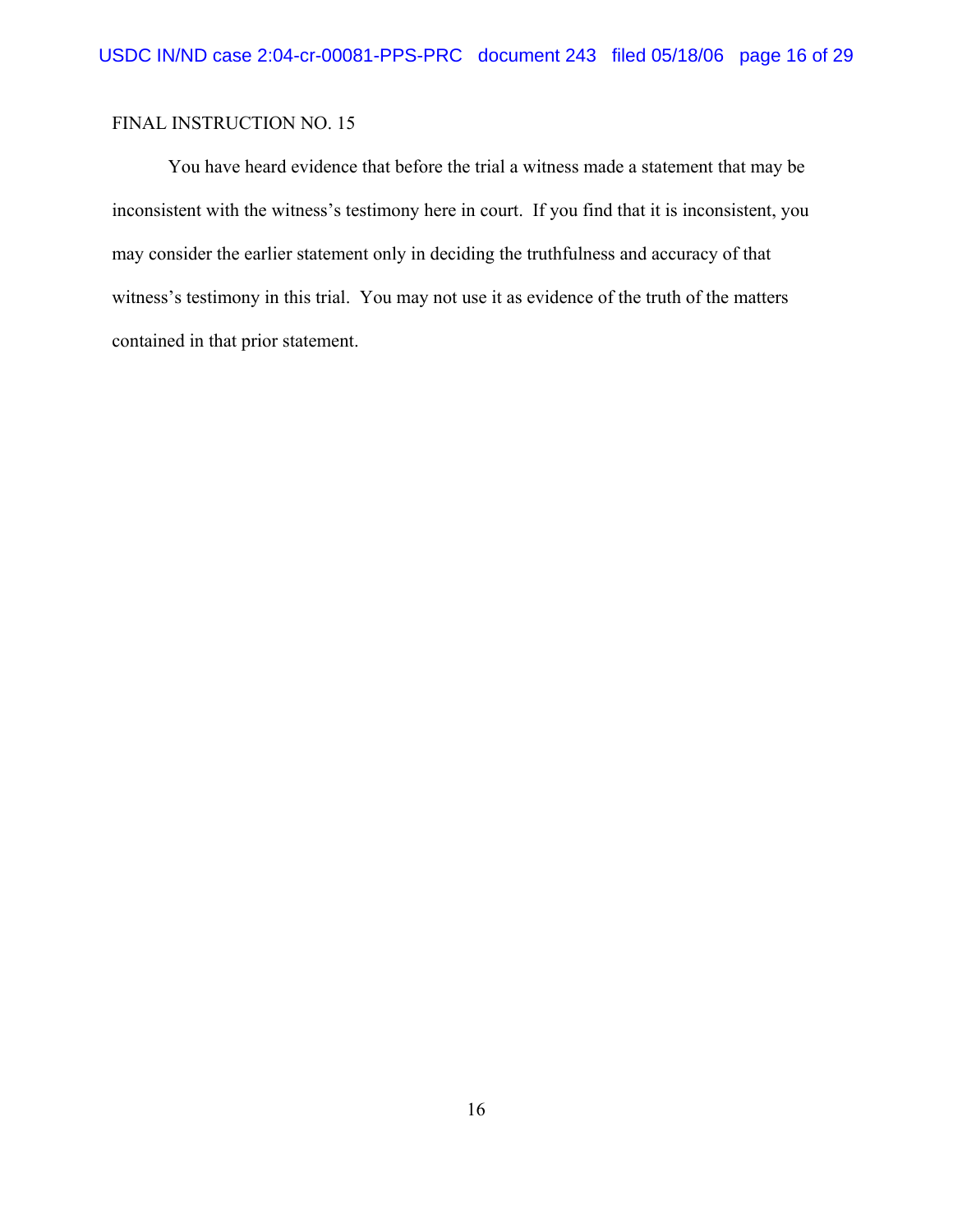A statement made by the defendant before trial that is inconsistent with the defendant's testimony here in court may be used by you as evidence of the truth of the matters contained in it, and also in deciding the truthfulness and accuracy of the defendant's testimony in this trial.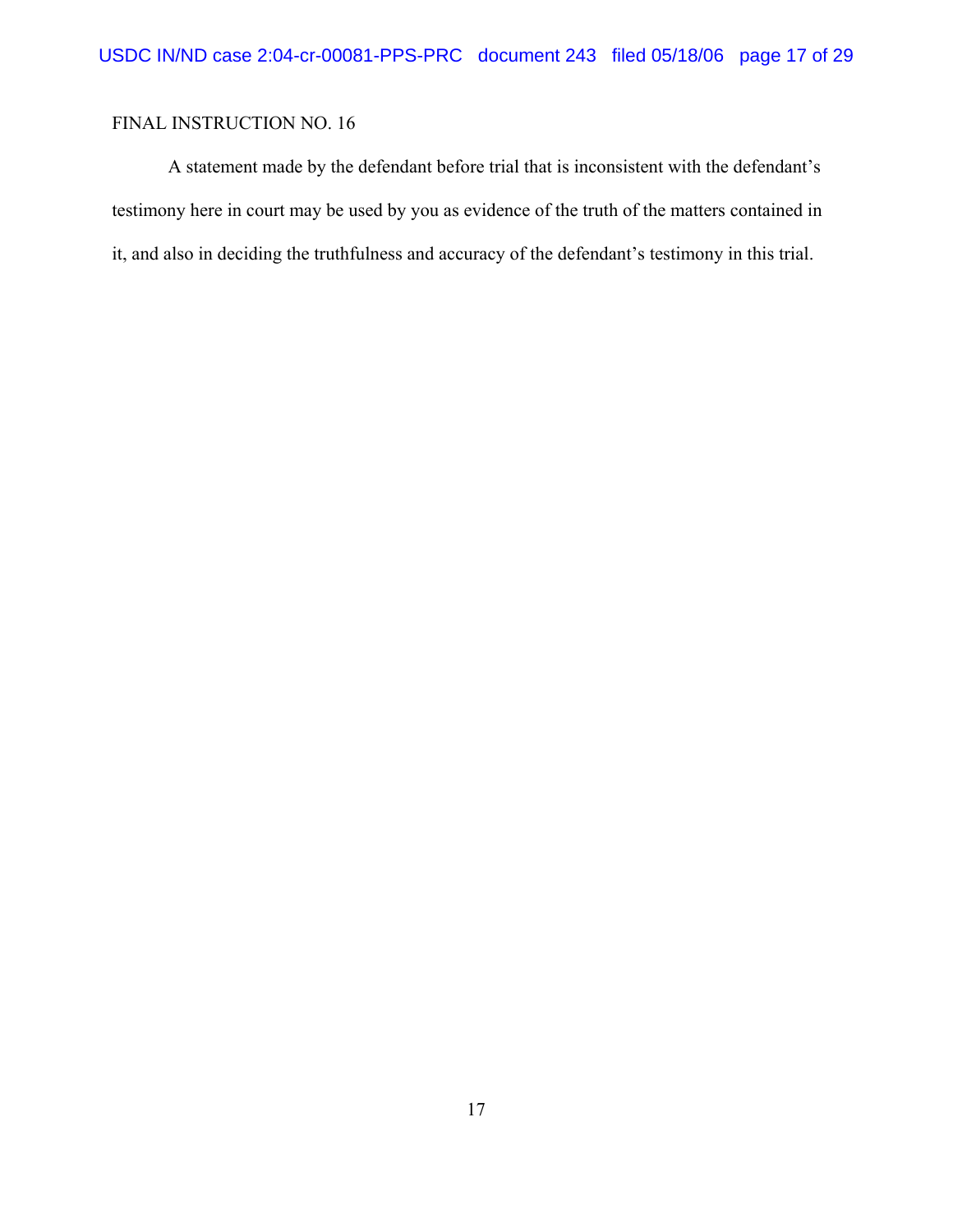You have heard a recorded telephone conversation. That recorded conversation is proper evidence and you may consider it, just as any other evidence.

When the recording was played during the trial, you were furnished a transcript of the recorded conversation prepared by government agents.

The recording is the evidence, and the transcript was provided to you only as a guide to help you follow as you listen to the recording. The transcript is not evidence of what was actually said or who said it. It is up to you to decide whether the transcript correctly reflects what

was said and who said it. If you noticed any difference between what you heard on the recording and what you read in the transcript, you must rely on what you heard, not what you read. And if after careful listening, you could not hear or understand certain parts of the recording, you must ignore the transcript as far as those parts are concerned.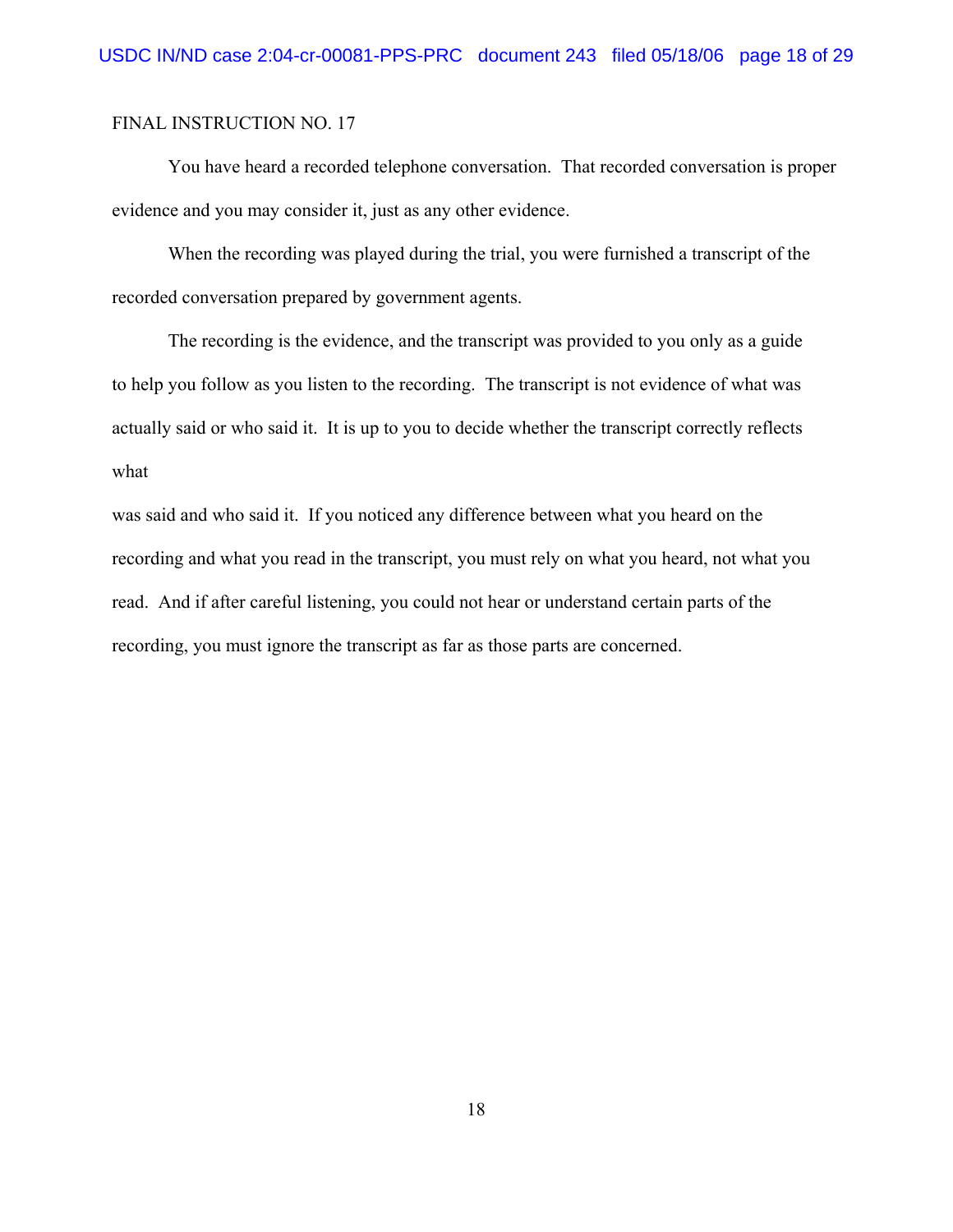USDC IN/ND case 2:04-cr-00081-PPS-PRC document 243 filed 05/18/06 page 19 of 29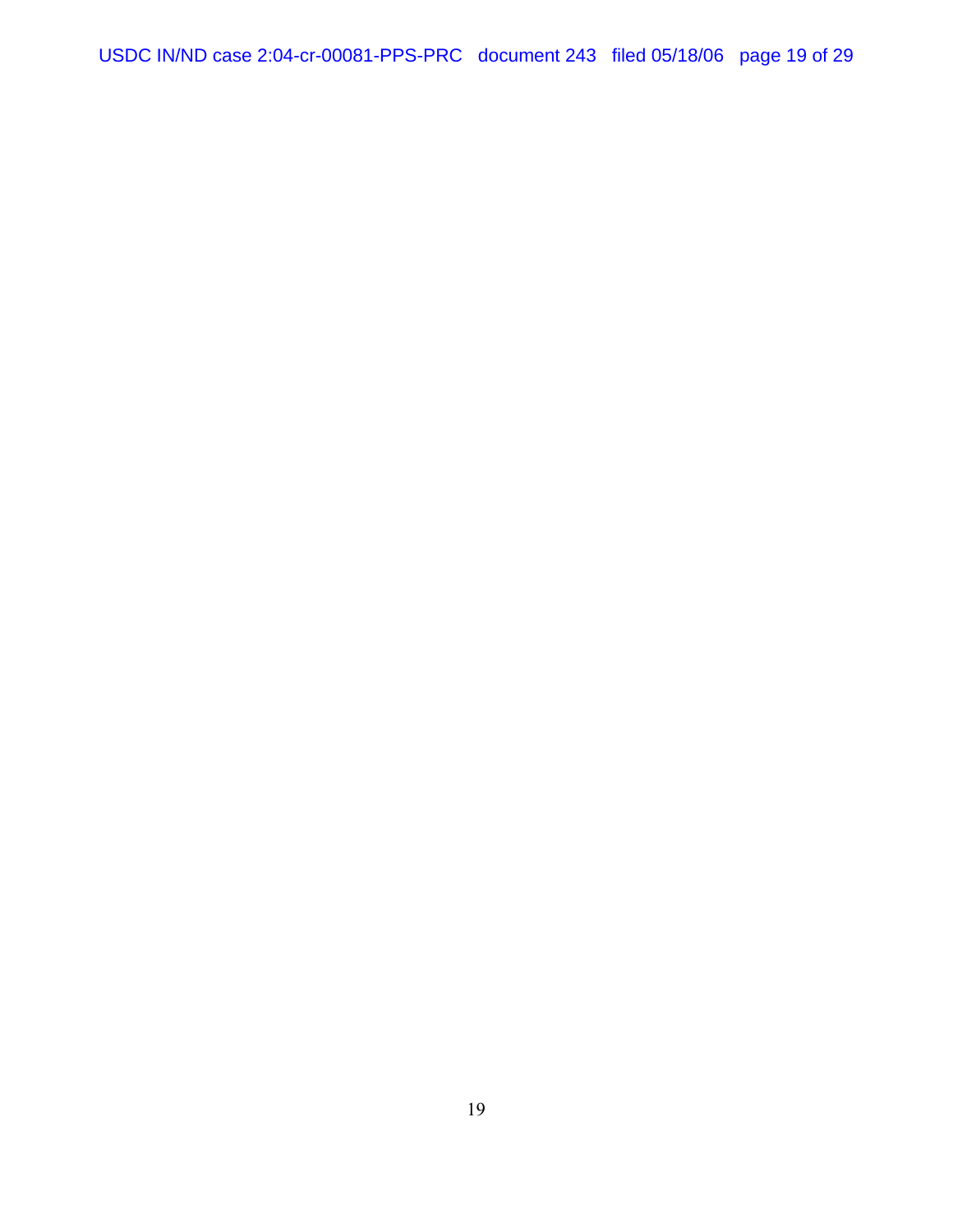The indictment charges the defendant with possessing a firearm after having been

convicted of a crime punishable by a term of imprisonment of more than one year.

The offense of possessing a firearm after having been convicted of a crime that was

punishable by a term of imprisonment of more than one year is defined by Title 18, Section

 $922(g)(1)$  of the United States Code, which provides in relevant part:

It shall be unlawful for any person . . . who had been convicted in any court of, a crime punishable by imprisonment for a term exceeding one year . . . [to] possess in or affecting commerce, any firearm[.]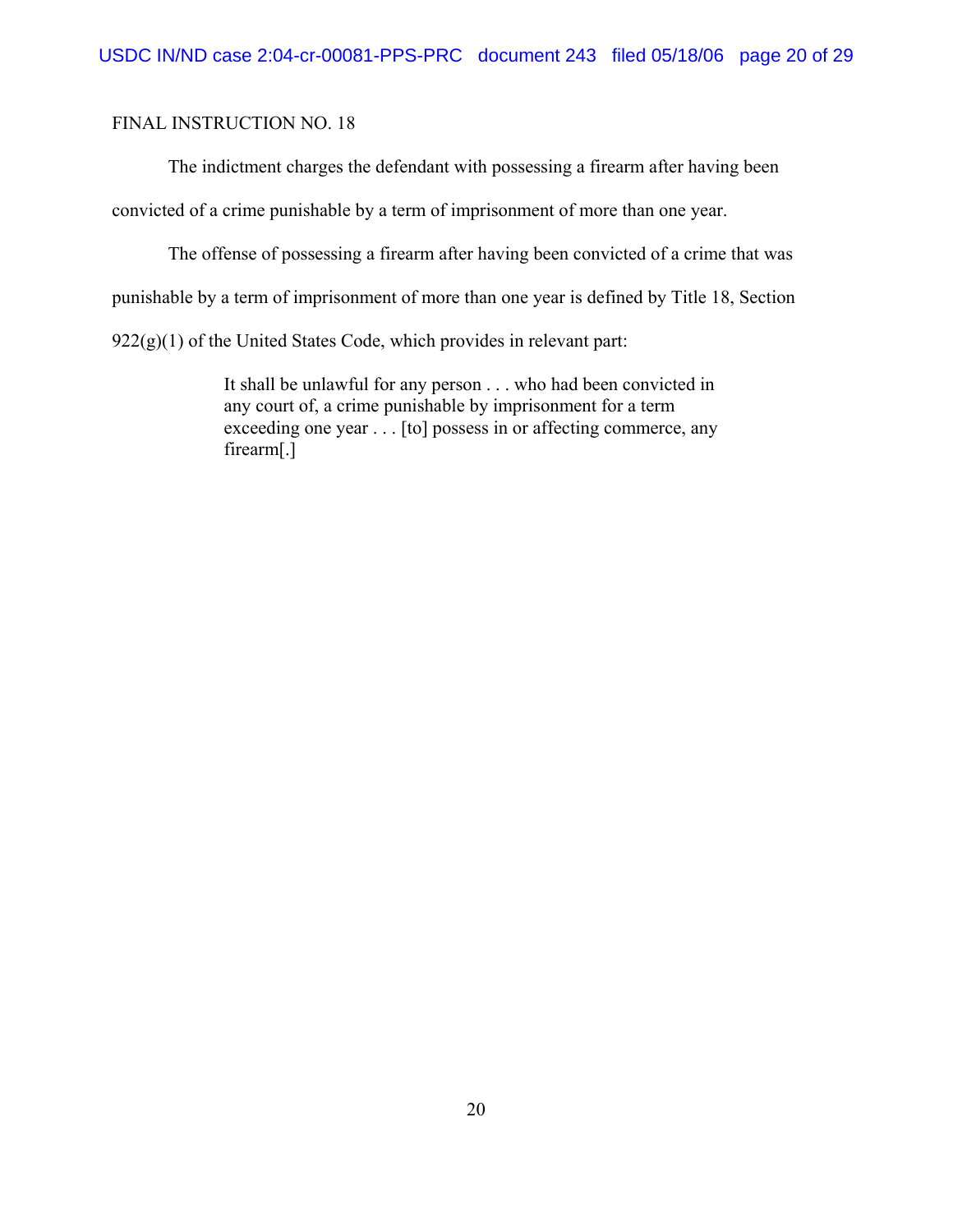To sustain the charge of possessing a firearm after having been convicted of a crime punishable by a term of imprisonment of more than one year, the government must prove the following propositions:

First, that prior to on or about June 28, 2003, the defendant had been convicted of a crime that was punishable by a term of imprisonment of more than one year;

Second, that on or about June 28, 2003, the defendant knowingly possessed a firearm; and

Third, that the firearm possessed by the defendant had traveled in interstate commerce prior to the defendant's possession of it on or about that date.

If you find from your consideration of all the evidence that each of these propositions has been proved beyond a reasonable doubt, then you should find the defendant guilty.

If, on the other hand, you find from your consideration of all the evidence that any one of these propositions has not been proved beyond a reasonable doubt, then you should find the defendant not guilty.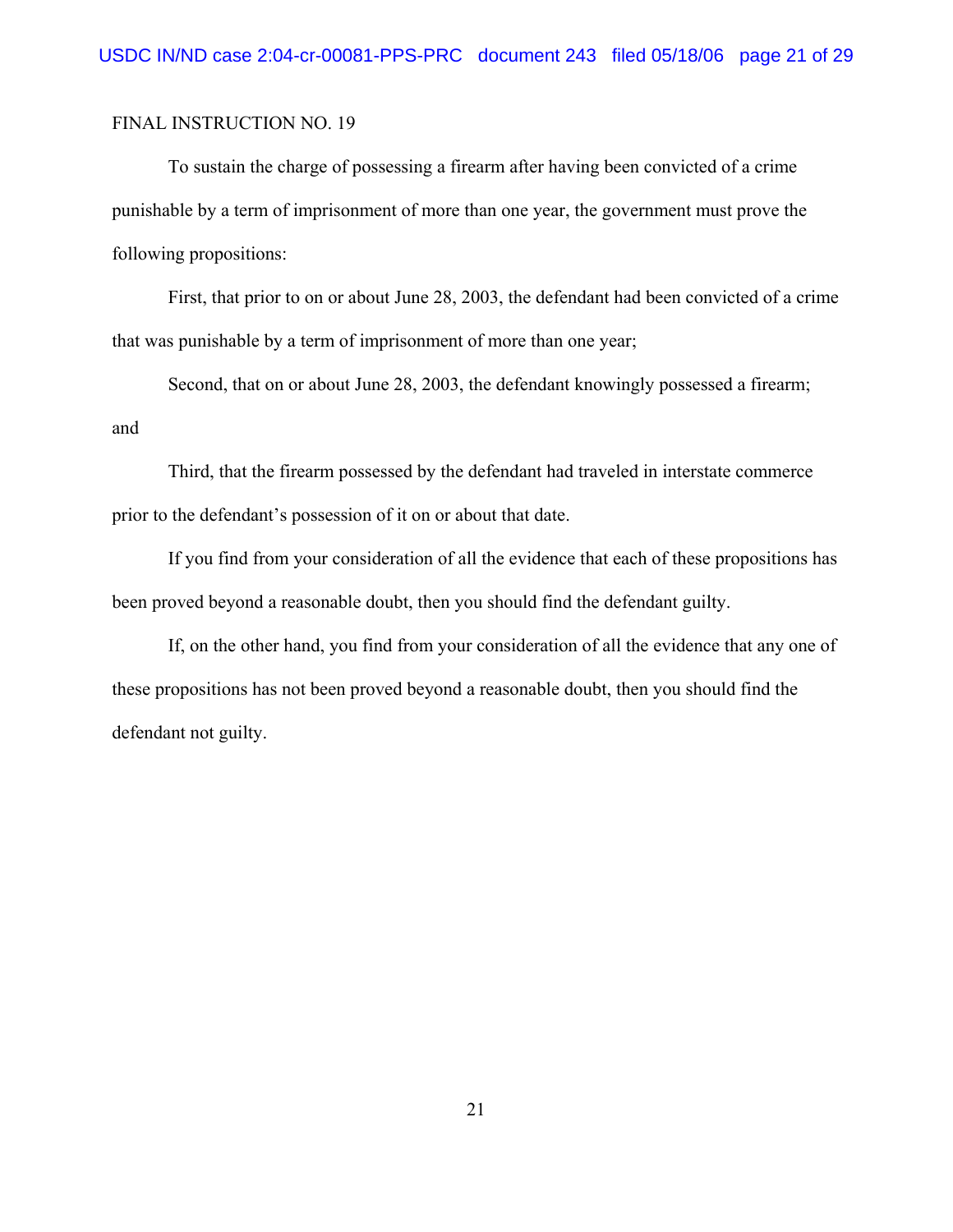USDC IN/ND case 2:04-cr-00081-PPS-PRC document 243 filed 05/18/06 page 22 of 29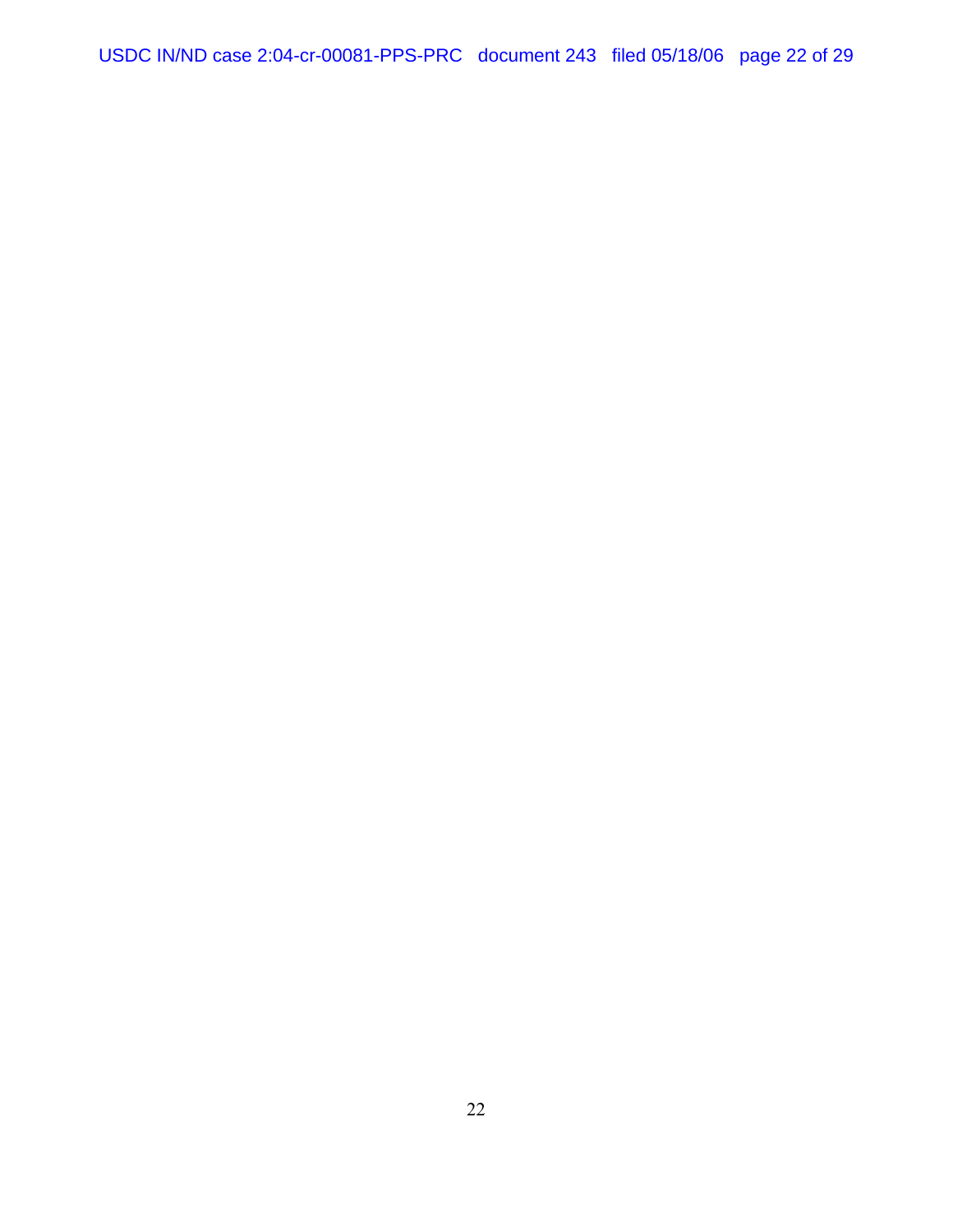Possession of an object is the ability to control it. Possession may exist even when a person is not in physical contact with the object, but knowingly has the power and intention to exercise direction or control over it, either directly or through others.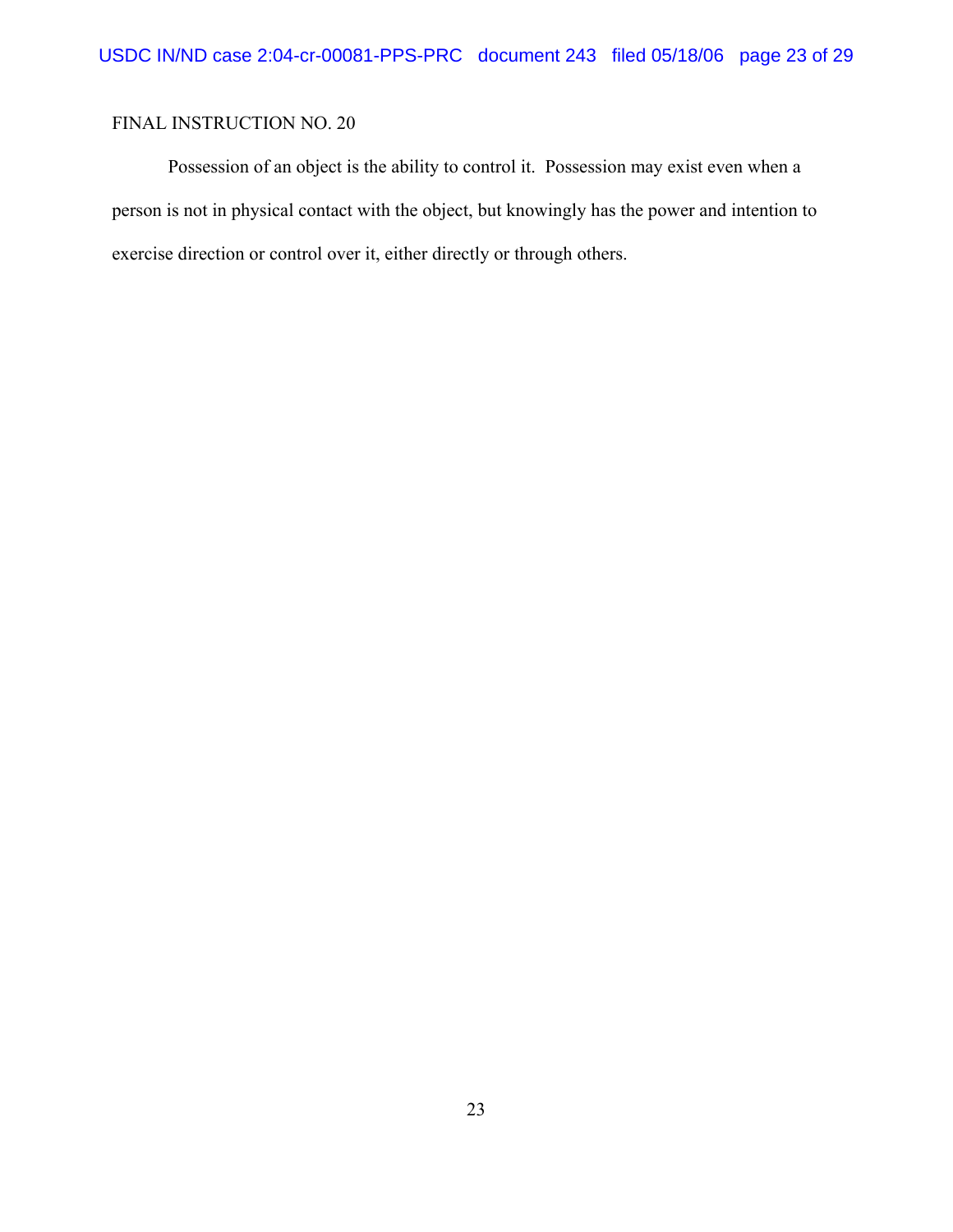When the word "knowingly" is used in these instructions, it means that the defendant realized what he was doing and was aware of the nature of his conduct, and did not act through ignorance, mistake or accident. Knowledge may be proved by the defendant's conduct, and by all the facts and circumstances surrounding the case.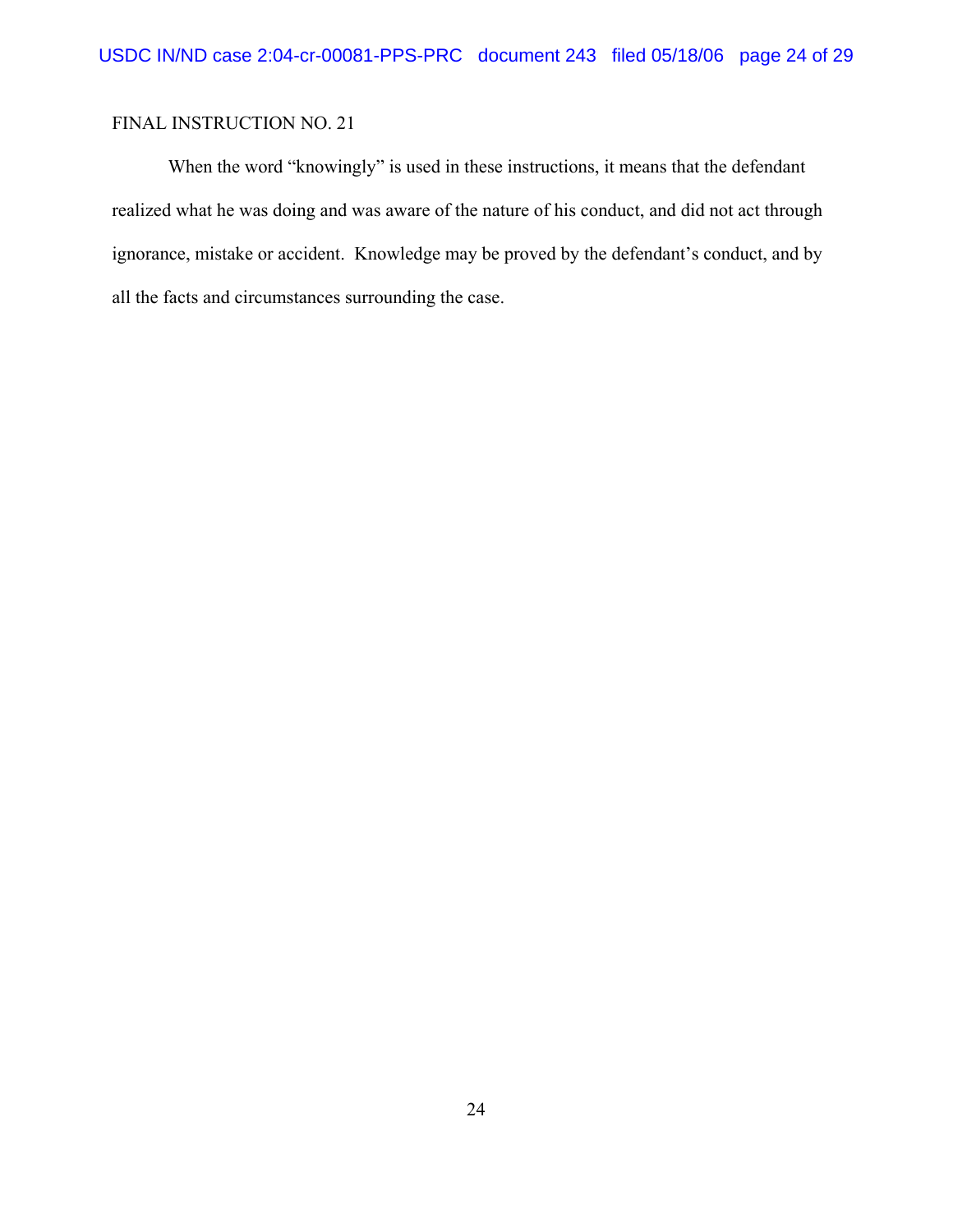A firearm has traveled in interstate commerce if it has traveled between one state and any other state, or across a state boundary line. The government need not prove how the firearm traveled in interstate commerce or that the firearm's travel was related to the defendant's possession of it or that the defendant knew the firearm had traveled in interstate commerce.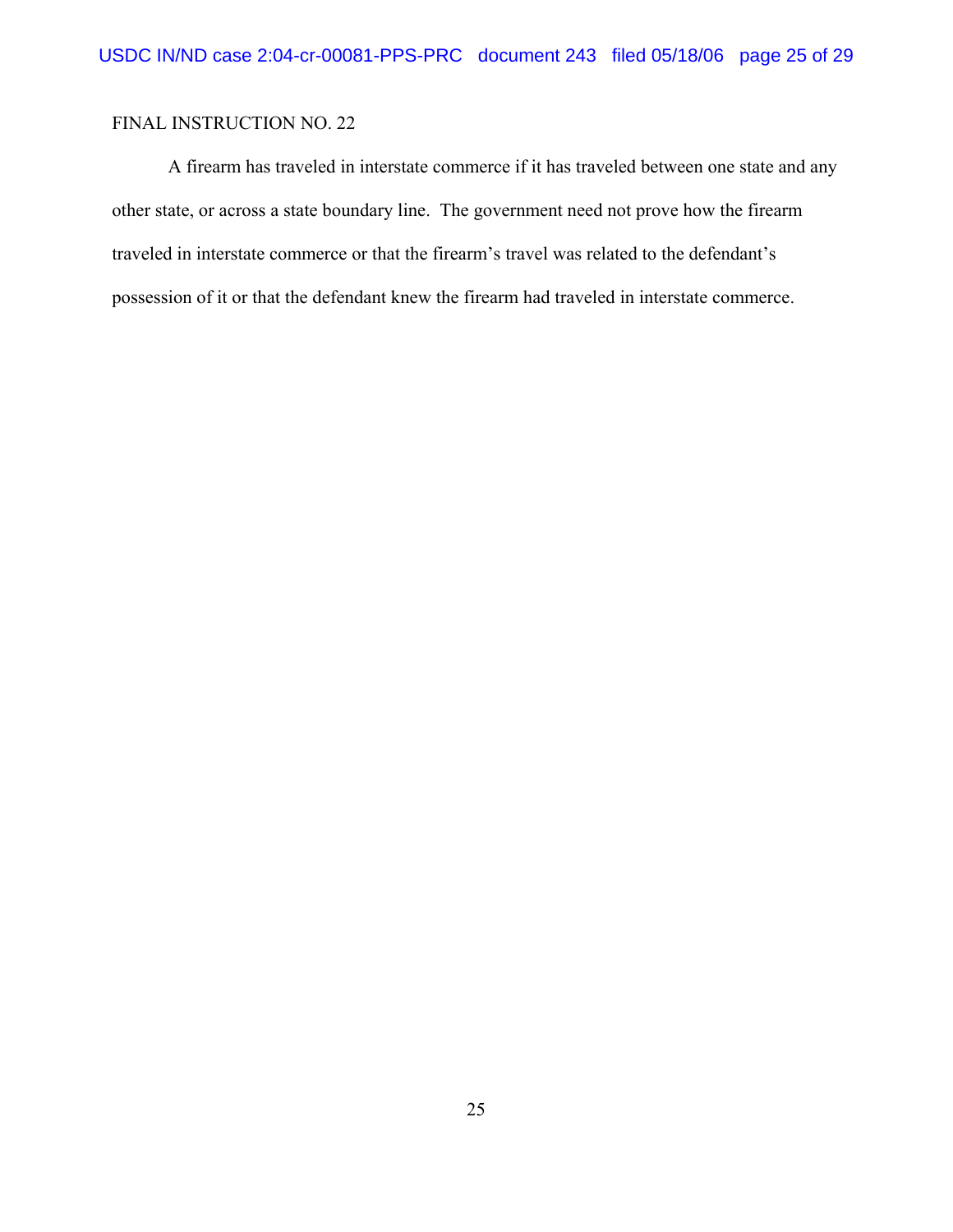The indictment charges that the offense was committed "on or about" June 28, 2003. The government must prove that the offense happened reasonably close to that date but is not required to prove that the alleged offense happened on that exact date.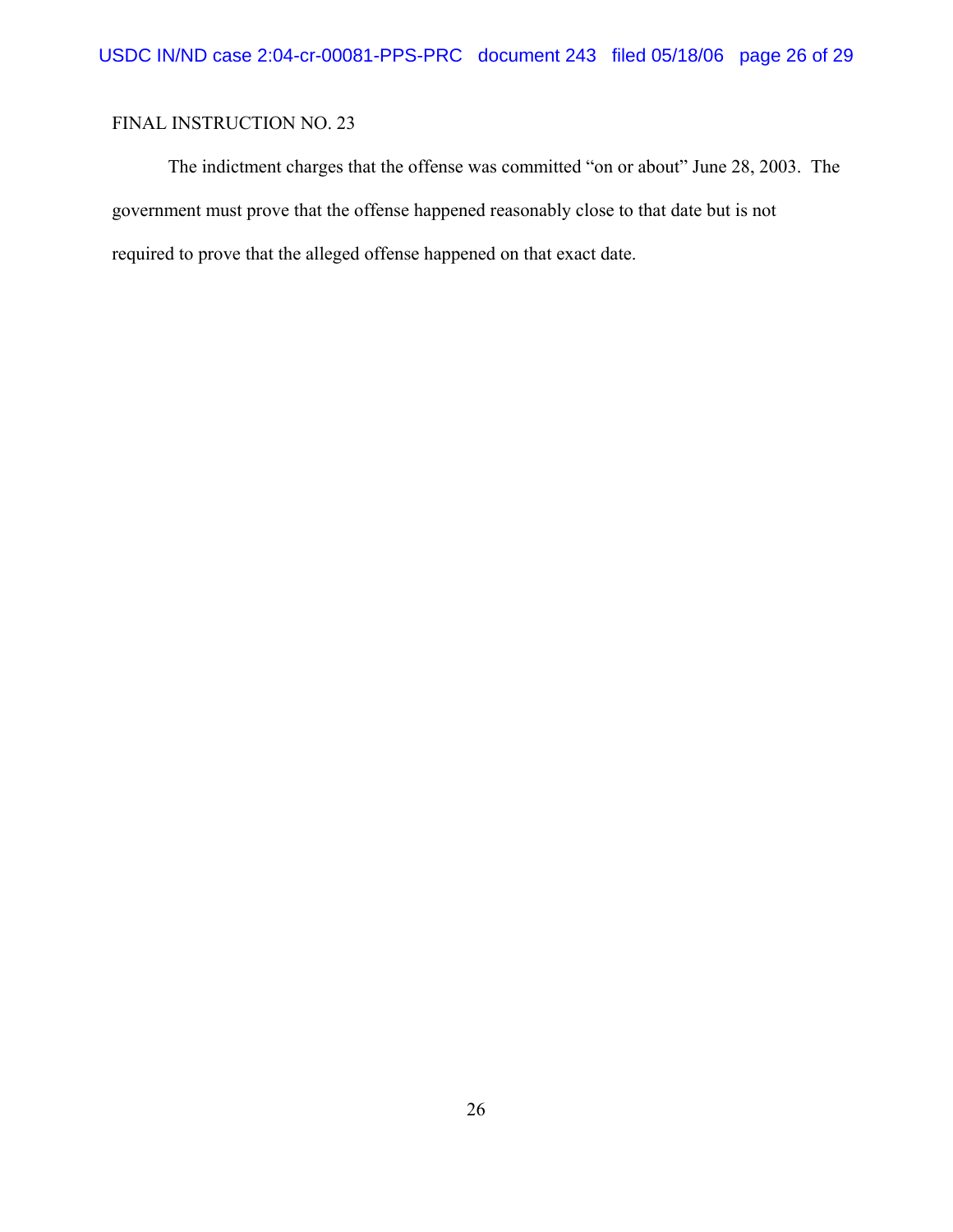Upon retiring to the jury room, select one of your number as your foreperson. The foreperson will preside over your deliberations and will be your representative here in court.

Forms of verdict have been prepared for you.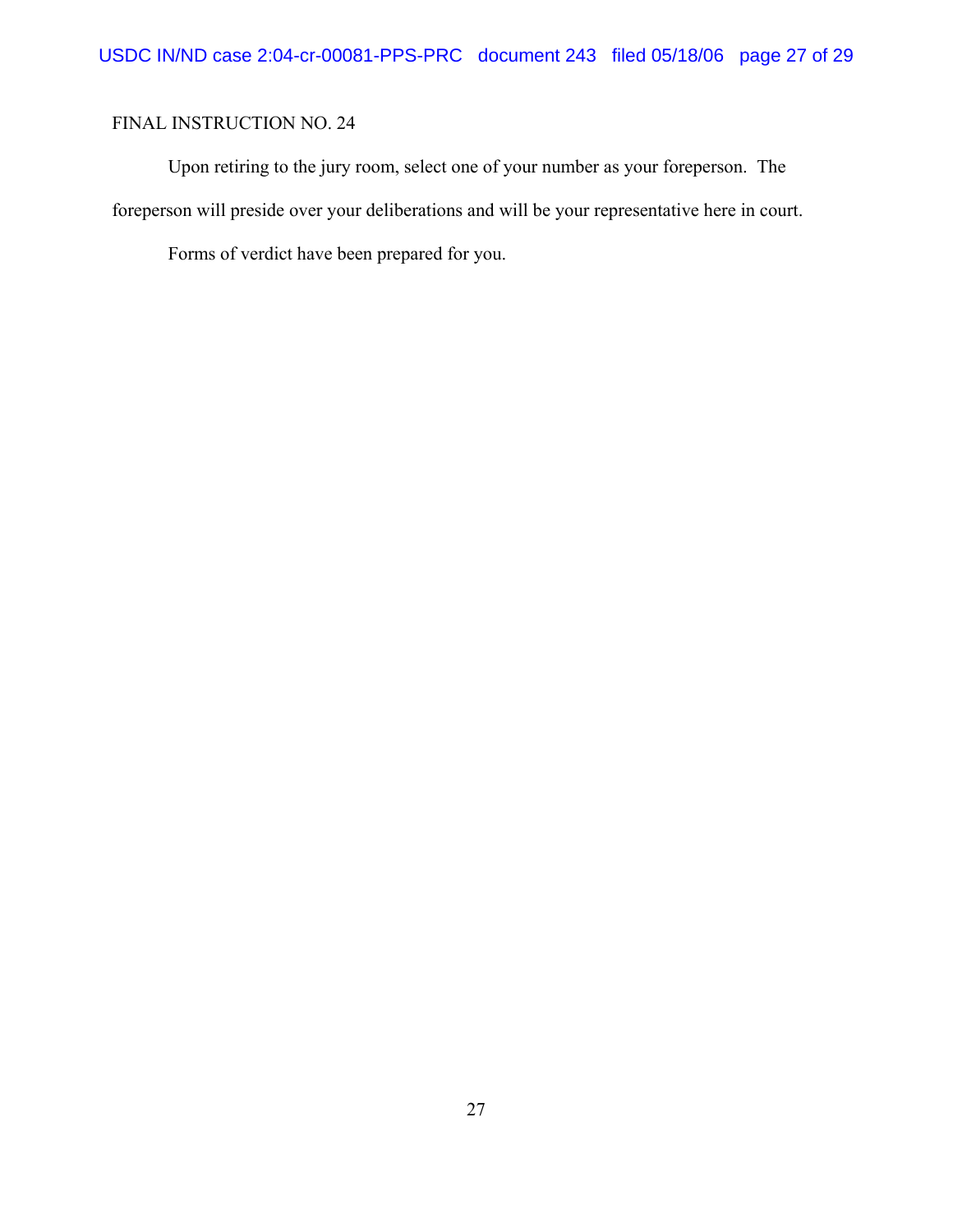I do not anticipate that you will need to communicate with me. If you do, however, the only proper way is in writing, signed by the foreperson, or if he or she is unwilling to do so, by some other juror, and given to the marshal.